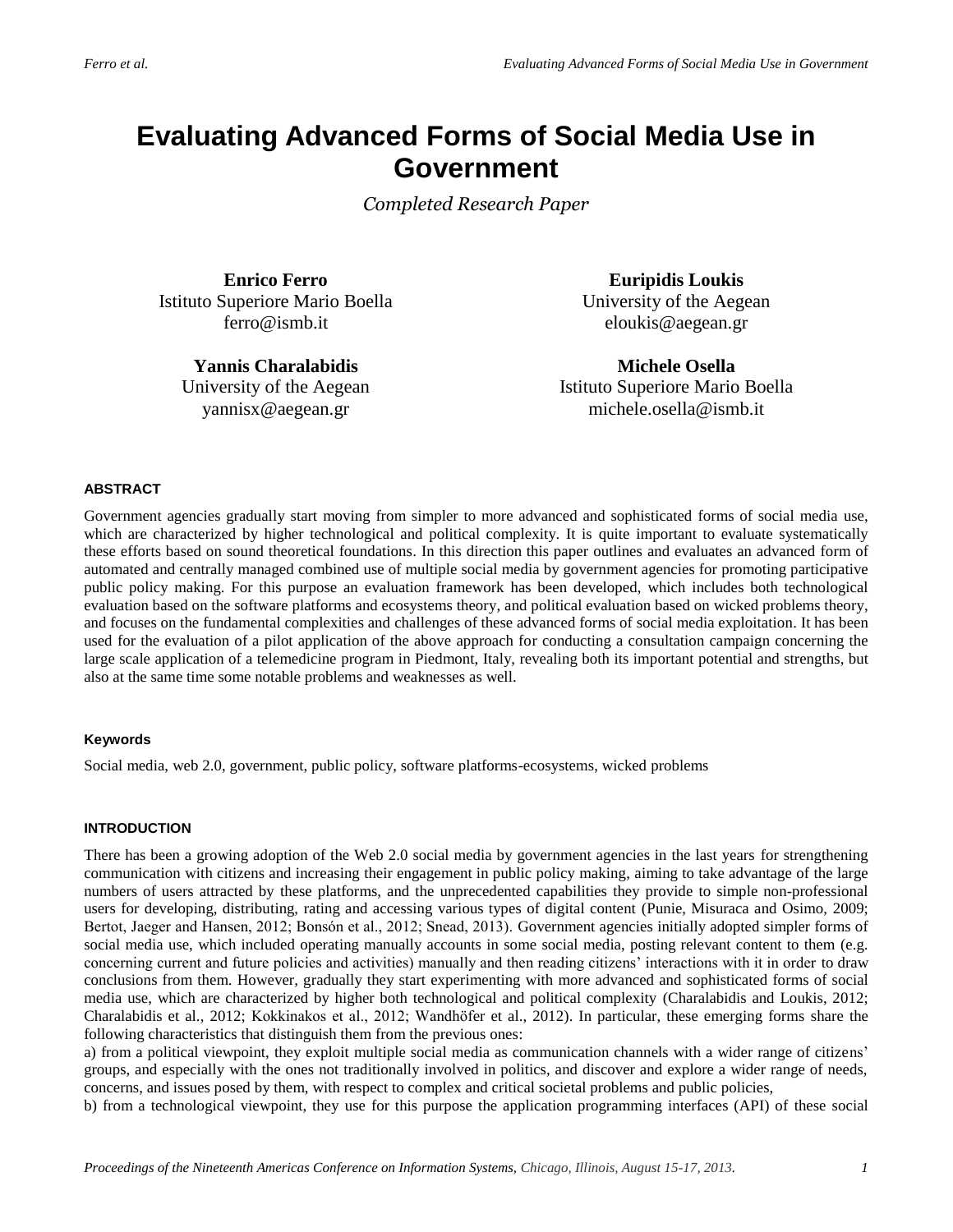media (instead of manual operations),

c) for the automated posting of policy related content to them,

d) and for the automated retrieval of citizens" interactions with this content (e.g. views, likes, comments), and/or other relevant content,

e) while finally they make various types of advanced automated processing of these interactions/content in order to support drawing conclusions from them.

It is quite important to evaluate systematically these emerging advanced forms of social media use by government, both from technological and political viewpoint, based on sound theoretical foundations, in order to undrestand better their potential and the strengths, and at the same time their weaknesses and the problems. It is widely recognized by the relevant literature that extensive research is required for the development of advanced effective practices of social media exploitation by government agencies and also of appropriate specialized frameworks for evaluating them (Chun and Luna Reyes, 2012; Bertot, Jaeger and Hansen, 2012).

This paper makes two contributions in this direction:

I) It outlines and evaluates an advanced form of automated and centrally managed combined use of multiple social media by government agencies for promoting participative public policy making, which is developed within the PADGETS ("Policy Gadgets Mashing Underlying Group Knowledge in Web 2.0 Media" – [www.padgets.eu\)](http://www.padgets.eu/) project, supported by the "ICT for Governance and Policy Modeling' research initiative of the European Commission (presented briefly in the third section).

II) It develops a specialised evaluation framework for this purpose, which includes both technological evaluation based on the software platforms and ecosystems theory, and political evaluation evaluation based on wicked problems theory (both theories are described in the following section), focusing on the abovementioned fundamental complexities and challenges a) - e) of these advanced forms of social media exploitation in government.

The findings of our study are of general interest to a wide audience of researchers and practitioners in the public administration domain, as they offer interesting insights concerning the technological feasibility and the political effectiveness of such advanced forms of using social media in government; also, they provide a widely applicable research and evaluation framework, which focuses on the fundamental technological and political complexities and challenges of this new generation of advanced approaches to social media use in government.

This paper is structured into seven sections. The next section presents the theoretical background of our study. Then the proposed advanced form of multiple social media use by government agencies is outlined. It is followed by the proposed evaluation framework, and the research method in the next two section. Then the evaluation results are presented, while the final section contains some conclusive remarks and future research directions.

# **THEORETICAL BACKGROUND**

# **Social Media in Government**

Social media have a great potential for supporting, enhancing and transforming critical government functions and activities (Osimo, 2008; Punie, Misuraca and Osimo, 2009; Margo, 2012; Andersen, Medaglia and Zinner- Henriksen, 2012; Panagiotopoulos et al., 2012). In particular, they can offer to government agencies big opportunities for: i) increasing citizens" participation and engagement, by providing to more groups of modern societies a voice in debates on public policies development and implementation; ii) promoting transparence and accountability, and reducing corruption, by enabling governments to open up large quantities of activity and spending related data, and at the same time enabling citizens to collectively take part in monitoring the activities of their governments; iii) public services co-production, by enabling government agencies and the public to develop and design jointly government services; iv) exploiting citizens" knowledge and talent in order to develop innovative solutions to the increasingly serious and complex societal problems (Bertot, Jaeger and Hansen, 2012; Bertot, Jaeger and Grimes, 2012; Linders, 2012).

Highly useful for public policy making can be the capabilities offered by social media for a wide and low cost application of the "crowdsourcing" ideas (Brabham, 2008), which have been initially developed in the private sector and have subsequently taken root in the public sector as well (probably with adaptations to the specificities of government). These Web 2.0 platforms enable government agencies to mine useful fresh ideas from large numbers of citizens concerning possible solutions to social needs and problems, new public services or improvements of existing ones, or other types of innovations (Bovaird, 2007; Torres, 2007; Lukensmeyer and Torres, 2008; Chun et al., 2010; Hilgers and Ihl, 2010; Nam, 2012; Linders,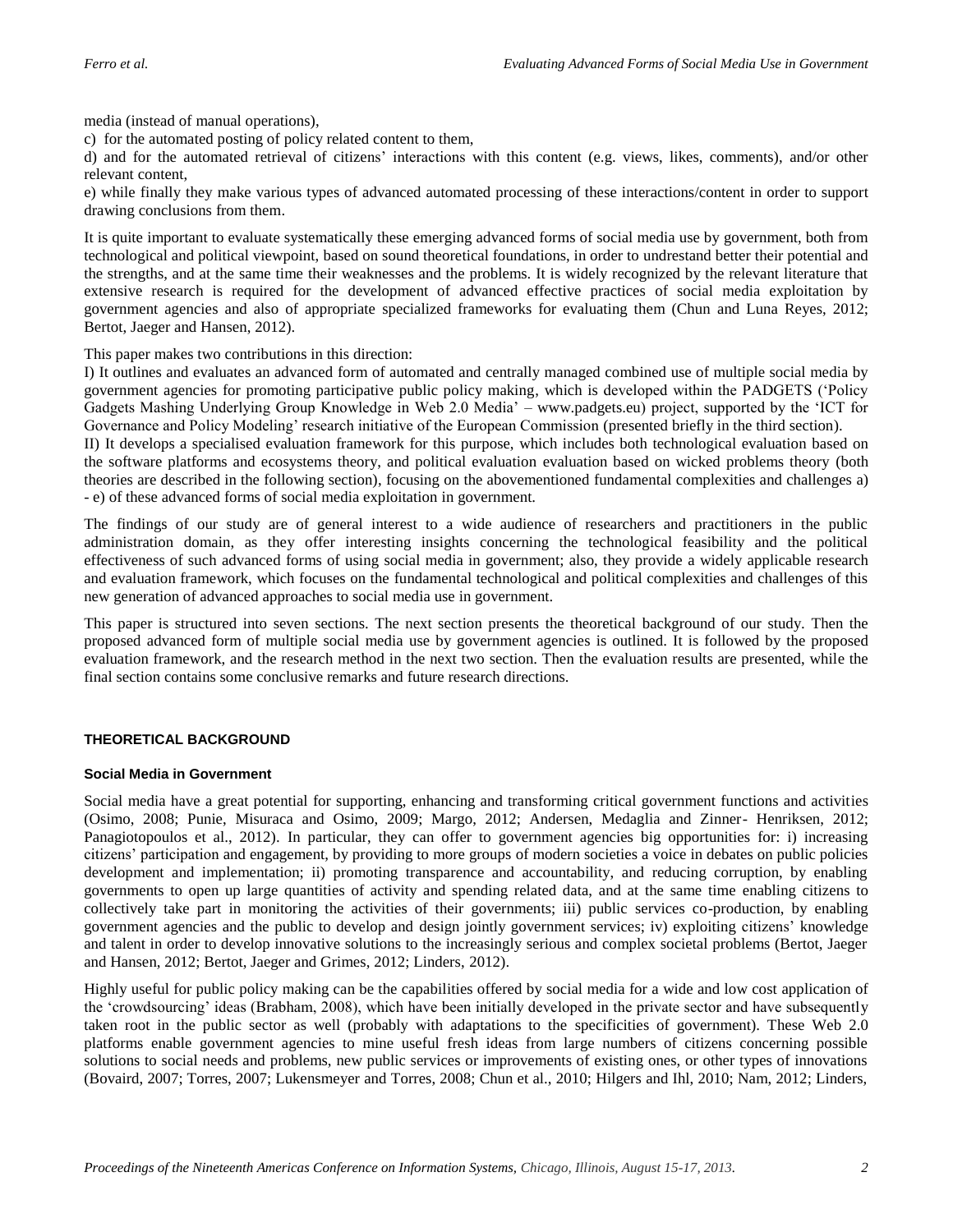2012). This can lead to the adoption of open innovation ideas in the public sector (Hilgers & Ihl, 2010), and gradually result in "co-production" of public services through cooperation among government and citizens (Bovaird, 2007; Linders, 2012).

However, it is widely recognized that the exploitation of social media by government is still in its initial stages, and extensive research is required on it, in order to reach higher levels of maturity and effectivenes in this area, with main focus on the development of advanced effective practices of social media exploitation by government agencies and appropriate specialised frameworks for evaluating them (Chun and Luna Reyes, 2012; Bertot, Jaeger and Hansen, 2012), based on sound theoretical foundations. In the following two sections are outlined the theoretical foundations of the specialised framework we propose for the evaluation of these emerging advanced forms of social media use in government: the software platforms and ecosystems theory, used as foundation for the technological evaluation, and the wicked problems theory, used as foundation for the political evaluation.

# **Software Platforms and Ecosystems Theory**

The theory of software platforms and ecosystems posits that software development today is increasingly based on preexisting 'platforms' that consist of 'building blocks' offering basic functionality, which are used for developing 'modules' that provide additional features fulfilling specialized needs of specific user groups (Gawer, 2009; Baldwin & Woodard, 2009; Tiwana, Konsynski & Bush, 2010; Gawrer, 2010), e.g., Apple"s iPhone operating system serves as a platform for the development of its thousands of "apps" that provide specialized functionalities. Usually the platform is developed by a major player, and numerous modules are subsequently developed by a diverse developers" community, who possess specialized knowledge of specific user groups" needs that platform owners do not possess. This emerging software development paradigm is highly beneficial as it reduces significantly the time and cost required for developing new specialized functionality.

However, according to Tiwana, Konsynski & Bush (2010) this software development paradigm has some fundamental preconditions:

- a core "platform", which is defined as a relatively stable extensible codebase of a software-based system providing a complete set of useful core functionalities,

- these be used for the development of "modules", defined as add-on software subsystems that connects to the platform using its functionalities and at the same time adding new functionalities to it,

- through well defined and relatively stable "interfaces", i.e. specifications and design rules that describe how the platform and modules interact and exchange information,

- so that an 'ecosystem' can be developed, consisting of the platform and the modules that have been developed based on it,

- and evolve based on effective 'governance', which includes the allocation of decision making rights to its various stakeholders (platform owner(s) and module developers), and the establishment of controls aiming to encourage desirable behaviors by the usually numerous module developers.

Since the emerging advanced forms of social media use by government agencies, including the one outlined in the following section of this paper, are based on the automated use of the functionality of multiple social media through their API, it is necessary to evaluate first the technological feasibility: to what extent we can implement these approaches adopting the above software development paradigm, using as 'platforms' (building blocks) the functionalities of the targeted social media. It is important to examine to what extent the API of the most popular social media enables the automated posting of all the required types of the policy-related content to them, and then the retrieval of citizens" interactions with this content (e.g., views, likes, textual comments), with all required attributes, in order to proceed to sophisticated processing of them; also, to what extent the abovementioned preconditions of platform-based software development are fulfilled.

## **Wicked Policy Problems Theory**

According to the theory of wicked policy problems, which has been initially formulated by Rittel and Weber (1973), public policy problems have changed dramatically after World War II, and this necessitates following a different approach for addressing them. Previously, they usually had clear and widely accepted definitions and objectives, so they could be solved by experts through "first generation" mathematical methods, which aim to achieve some predefined objectives with the lowest possible resources; this class of public policy problems had been termed as "tamed". However, big changes that took place gradually in most societies have increased dramatically the complexity of public policy problems. In particular, societies became more heterogeneous and pluralistic in terms of culture, values, concerns and lifestyles, and this made public policy problems "wicked", i.e., lacking clear and widely agreed definition and objectives, and having many stakeholders with different and heterogeneous problem views, concerns and expectations. For these reasons this class of wicked problems cannot be solved by using "first generation" mathematical methods, since they lack the basic preconditions for this: they do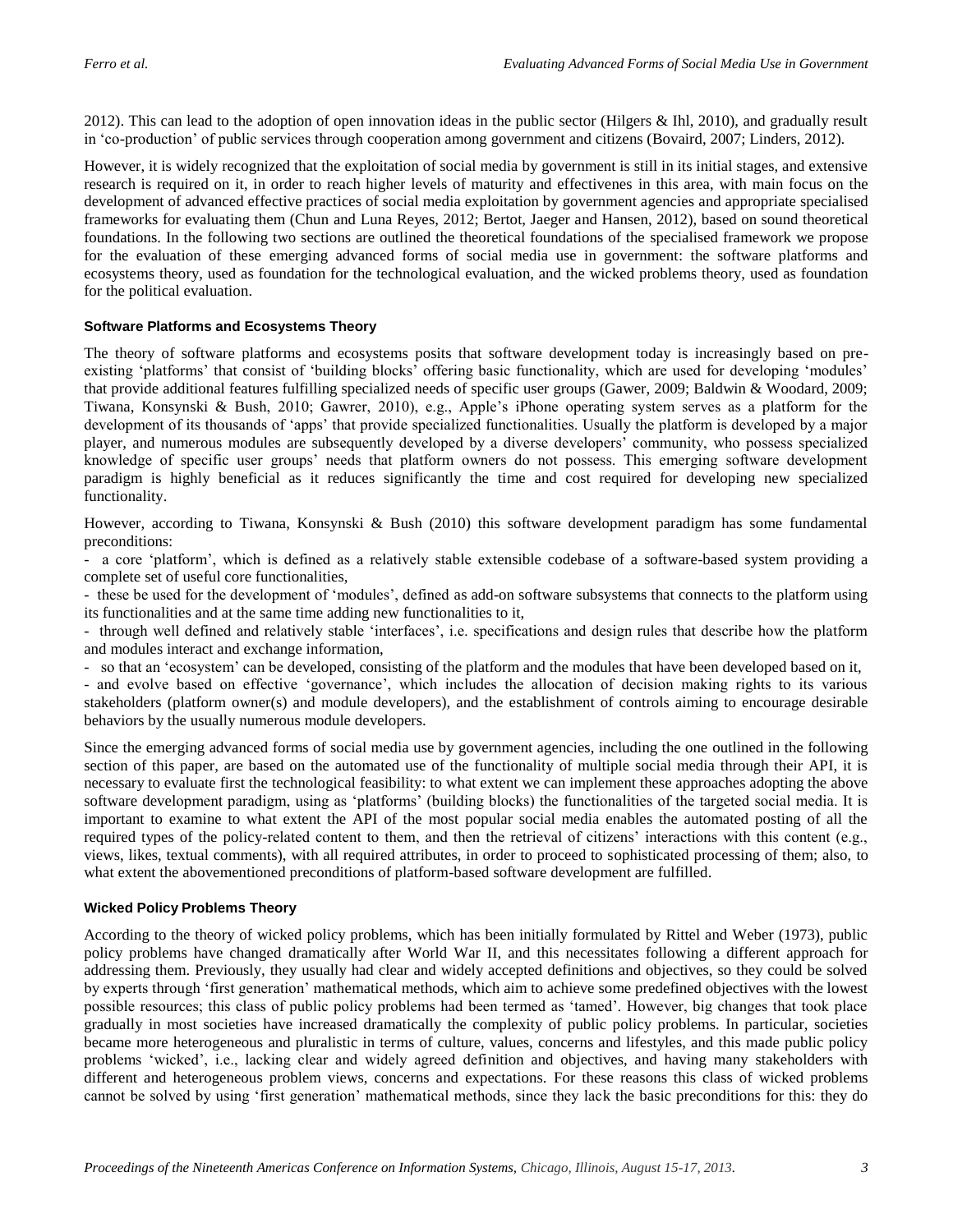not have clear and widely agreed definition and objectives that can be adopted as criteria for evaluating possible solutions. So Rittel and Webber (1973) suggest that wicked policy problems require "second generation" methods, which include a first stage of consultation among problem stakeholders, aiming to formulate a shared definition of the problem, and then a second stage of mathematical analysis by experts of the well-defined at this stage problem. In the first stage discourse and negotiation take place, aiming to synthesize different views and opinions of the stakeholders, and finally to formulate a shared definition of the problem and the objectives to be achieved. Having this as a base, it is then possible to proceed in a second stage to a mathematical optimixation-oriented analysis carried out by experts.

Subsequent research on this "second generation" approach to the solution of public policy problems has revealed that its first stage can be greatly supported by the use of appropriate information systems that allow stakeholders to enter "topics" (meant as broad discussion areas), "questions/issues" (particular problems to be addressed within a discussion topic), "ideas" (possible alternative answers-solutions to questions/issues) and "arguments" (positive or negative - evidence or viewpoints that support or object to ideas) (Kunz and Rittel, 1979; Conklin and Begeman, 1989; Conclin, 2003).

It is therefore important to evaluate to what extent these advanced forms of social media use by government agencies contribute to overcoming the above fundamental political difficulty of modern public policy problems i) by enabling more stakeholders to participate in relevant consultations at a lower cost and in shorter time, ii) by revealing topics, questions/issues, ideas/alternatives and positive/negative arguments perceived by various stakeholder groups, and iii) by facilitating convergence (at least to some extent) between stakeholders on the definition of the problem a policy attempts to address, the main issues, the main solutions/alternatives, and also their advantages and disadvantages.

## **AN ADVANCED FORM OF SOCIAL MEDIA USE IN GOVERNMENT**

The proposed approach hinges on the conduction from a central system of consultation campaigns in multiple social media, with each of them attracting a different group of citizens from the ones we want to communicate with and involve in the discussion of a specific public policy.



**Figure 1: Centrally managed automated multiple social media use for policy consultation** 

In particular, each of these campaigns includes automated centrally controlled and coordinated publishing of "Policy Gadgets" (content or applications) (also termed "Padgets") in a number of selected social media using their APIs through the central platform, and then retrieval of citizens/users interactions with these Padgets (e.g., views, likes, ratings, comments) from the afore-mentioned social media. Finally, these interactions undergo three levels of sophisticated analyses: i) calculation of various analytics (e.g. number of views, likes, ratings, comments per day/region per gender, age and education group for each of the targeted social media and in total, ii) text mining (based on opinion mining techniques - for a review of them see Maragoudakis, Loukis and Charalabidis (2011), in order to determine the "sentiment" of citizens" comments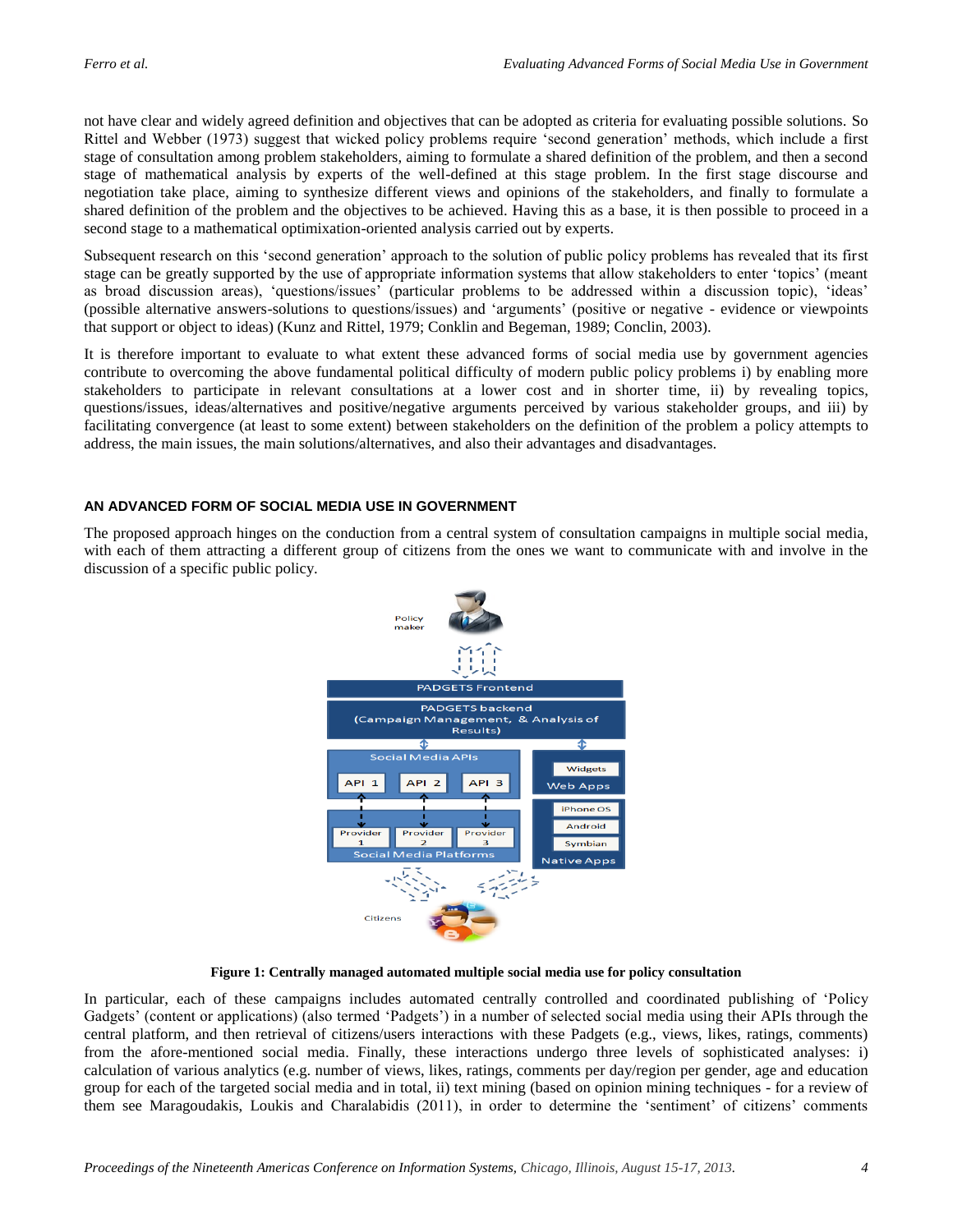(positive or negative), and the main topics/issues/suggestions/arguments raised by them), iii) future projections through simulation (e.g. using system dynamics or agent-based simulation - for more details see Charalabidis, Loukis, and Androutsopoulou (2011)). Apart from social media native interfaces, citizens can join such consultation campaigns via alternative channels, such as mobile phone apps or an iGoogle Web application. More information on this advanced form of social media use in government can be found in Boero et al. (2011) and Charalabidis and Loukis (2012).

#### **EVALUATION METHODOLOGY**

A framework for the evaluation of the advanced form of social media use in government outlined in the previous section (which can be used – with appropriate adaptations for other ) has been developed. It focuses on the fundamental technological and political complexities and challenges of such sophisticated approaches to social media exploitation, as discussed in the introduction. The proposed evaluation framework is shown in Table 1. It includes two evaluation perspectives, with each of them including several evaluation dimensions:

I. Technological evaluation: It assesses to what extent it is technologically feasible by adopting the software platforms and ecosystems paradigm, which has been described in the second section of this paper, using as "platforms" the targeted social media; to what extent the APIs of the targeted social media provide all the required capabilities for posting policy-related content to them and for retrieving from them citizens" interactions (e.g., views, likes, textual comments) with this content; in general to what extent the main preconditions of the platform-based software development paradigm are fulfilled.

II. Political evaluation: It assesses to what extent it is useful/beneficial for conducting policy related campaigns/consultations in shorter time and at lower costs; also, based on the theory of wicked policy problems described in the second section of this paper, to what extent it is useful for reaching wider audiences (i.e., more citizens" groups), and identifying particular problems/issues they perceive concerning the particular policy under discussion, possible solutions to them, and relevant advantages - positive arguments - and disadvantages - negative arguments; finally, to what extent it facilitates convergence (at least to some extent) between stakeholders, e.g. on the definition of the problem the policy attempts to address.

#### Technological evaluation

- to what extent the APIs of the targeted social media provide all the required capabilities for posting policy-related content to them

- to what extent the APIs of the targeted social media provide all the required capabilities for retrieving citizens" interactions with this policy-related content (e.g., views, likes, textual comments) having all required attributes

- in general to what extent the main preconditions of the platform-based software development paradigm are fulfilled

Political evaluation

To what extent the proposed approach is useful/beneficial for policy related campaigns/consultations in terms of …

- time saving
- cost saving

- reaching wider audiences (=more citizens' groups)

- identifying the particular problems/issues that exist concerning the particular policy

- identifying possible solutions to these problems/issues

- identifying relevant advantages (positive arguments) and disadvantages (negative arguments)

- facilitating convergence (at least to some extent) between stakeholders, e.g. on the definition of the problem the policy attempts to address, the main issues, the main solutions/alternatives, etc.

#### **Table 1: Technological and political evaluation framework**

#### **RESEARCH METHOD**

In order to assess these eleven dimensions (three technological and eight political) of the aboventioned advanced form of social media use in government, the following research method was adopted: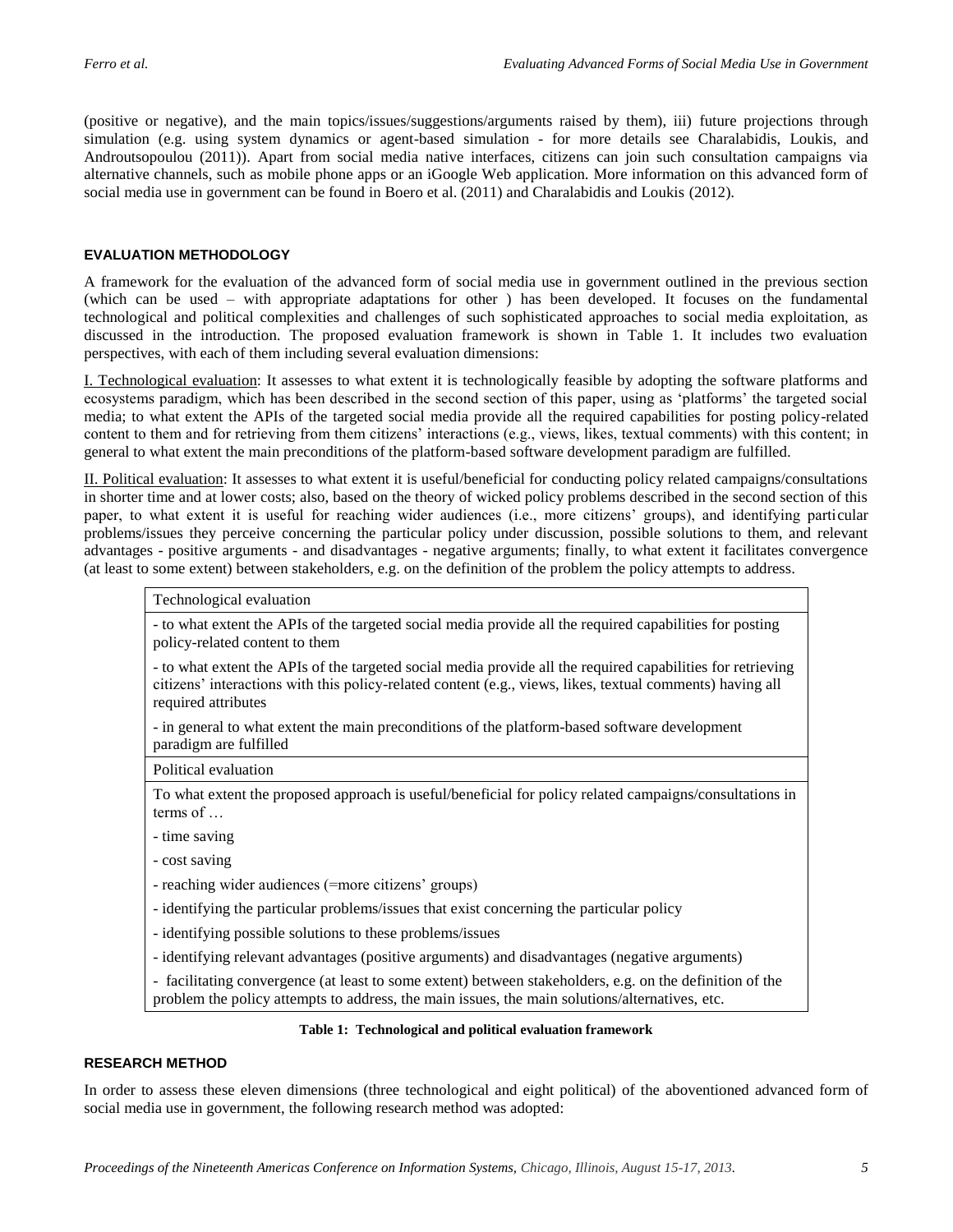i) A pilot application of this approach was organized aiming to conduct a multiple social media campaign/consultation, in cooperation with the regional government of Piedmond, Italy, concerning the large scale application in the whole region of a telemedicine initiative that had been initially applied successfully in a small province of it. Its objective was to convey information on this extension of the telemedicine initiative in the whole Piedmont region to interested and affected citizens, and especially to the main stakeholders (doctors, health services employees, patients and their families), and then to collect feedback from them (e.g. possible issues/problems, suggested actions, positive arguments - advantages and negative arguments - disadvantages, etc.), using social media, mainly Facebook, Twitter and Youtube. Relevant telemedicine related textual content and videos were posted, and citizens" interactions with them were automatically retrieved and processed.

ii) After the end of this consultation campaign, from the accounts of the regional government in Facebook, Twitter and Youtube were collected the statistics of it. We focused first on "view" statistics, which allowed us to assess the level of "reach" of the messages and content of the campaign. The inherent cross-platform nature of this consultation campaign implies the use of different measures from each platform for this purpose in order to calculate a total "reach indicator". For this purpose we used from Facebook the number of views of the posts associated to the campaign which were located on the fan page chosen by the policy makers. Regarding YouTube, we took into account the views of the telemedicine related videos uploaded as part of this campaign. With respect to Twitter, since the number of impressions of a given message ("tweet") cannot be computed, the only viable solution has been to estimate impressions using click-through on the links as well as YouTube referrals they included: as a consequence, this value represents a significant underestimation of the actual reach achieved through the specific platform. We also examined "engagement" statistics and used them for calculating an "engagement indicator". Again due to the cross-platform nature of this consultation campaign we used for this purpose different measures from each platform: unique users who generated a story through comments, likes, and public sharing in Facebook, unique users who performed actions such as like, dislike, comments and sharing in YouTube, and in Twitter, unique users who re-tweet and reply to tweets representing policy messages published by the campaign initiator.

iii) Furthermore in order to assess the technological feasibility (i.e. assess the three dimensions of it shown in Table 1) we analyzed the official descriptions of the APIs of five widely used social media platforms: Blogger, Facebook, Twitter, YouTube and LinkedIn. In particular, we examined the methods they provide for publishing various types of content and for retrieving users' interactions with it, and also their interfaces and governance.

iv) Finally in order to conduct the political evaluation (i.e. assess the eleven components of it shown in Table 1) face to face semi-structured interviews were organized with experienced staff of the Piedmont regional government who were involved in the pilot (the Head of Regional Public Health Department and a senior member of the Regional Innovation Department). Each interview lasted about one hour and was tape-recorded, transcribed and then coded manually by the first and the fourth author separately, using an open coding approach (Maylor and Blackmon, 2005).

# **EVALUATION RESULTS**

#### **Technological Evaluation**

From the analysis of the APIs of the above five social media platforms it has been concluded that all of them have strategies to support the development of third party applications using their data, i.e. to be used as "platforms", by providing through their APIs a rich functionality for posting and retrieving content, exposing methods that "go deeply" into their core functionalities. However, some notable problems and weaknesses have been identified as well. First, none of the existing social media allow deploying micro-applications in their environment, so the Policy Gadget (Padget) concept described previously cannot take the form of applications, but only the form of content published in several social media. Secondly, the APIs of most of the examined social media are not characterized by stability, and change very frequently, which necessitates significant effort in order to continuously adapt third party applications (such as our central system) in order to keep them operational. Third, there are problems in obtaining important author demographic information for each "unit of content" (e.g., for each blog post, or Youtube comment) retrieved from them, such as author"s gender, age group and education, which are necessary in order to calculate various analytics per gender, age and education group; this is very important for the usefulness of these analytics for the public policy makers, since they usually vary significantly among different gender, age and education groups, so aggregate values of them are much less useful to policy makers (as the composition of the users of such social media platforms with respect to gender, age group and education are usually not representative of the population). In particular, all the five examined social media can provide to a third party application some author demographics (however not the same for all these social media), which have been defined as "public" by the particular user, on condition that "registration" of the application has been made; for retrieving the remaining demographics, which have been defined by the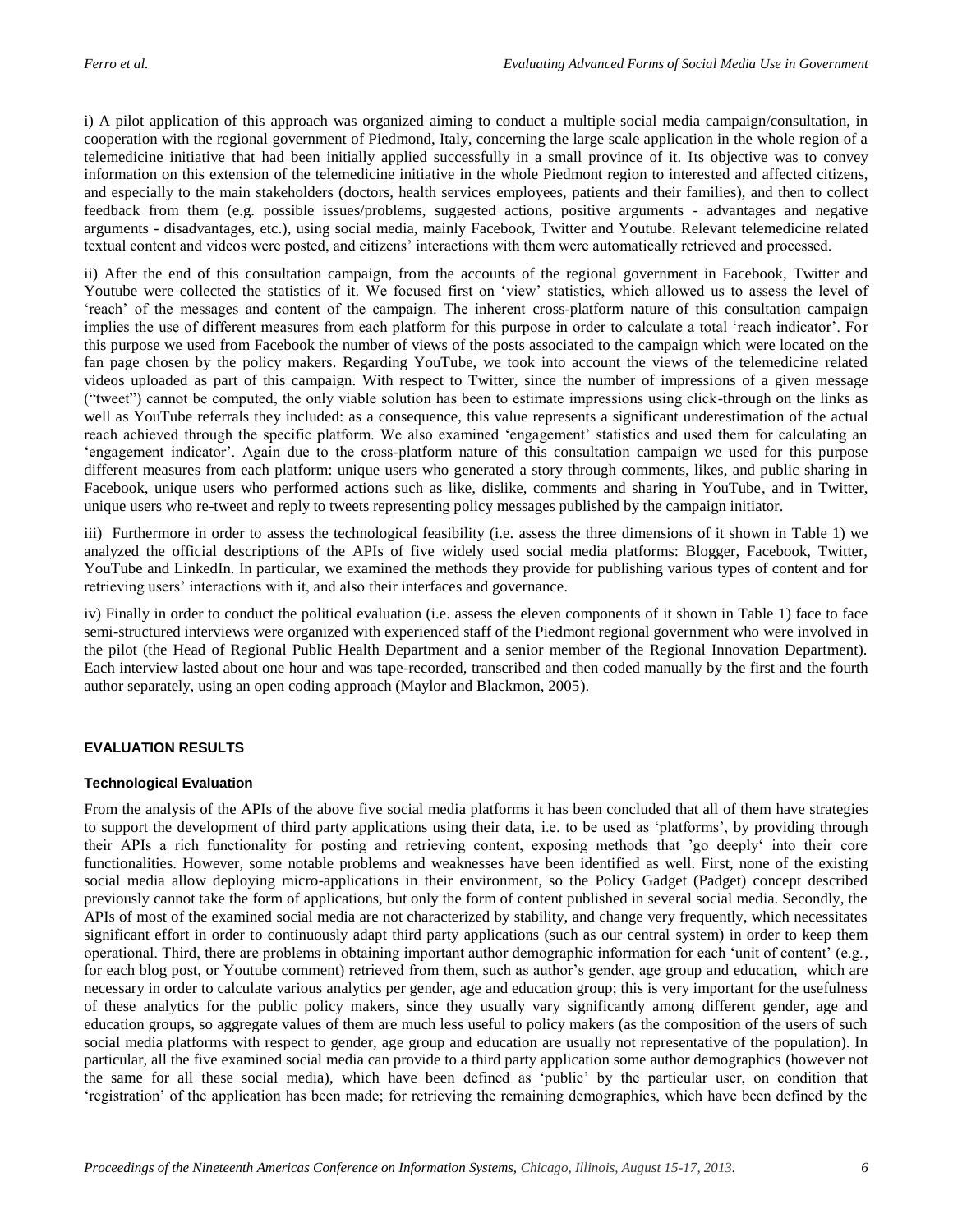user as 'private', his/her 'authorization' is required; the above processes tend to become homogenized across social media and standardized based on the OAuth standard (see http://oauth.net/). Furthermore, the above three important demographic fields (gender, age group and education) were not available in all the users" profiles of the abovementioned five examined social media (e.g., the Twitter users' profiles include none of them). Moreover, some social media allow anonymous comments and likes/dislikes, so the demographics of their authors" remain unknown.

From the above analysis it has been concluded that the main pre-conditions of the platform-based software development paradigm are fulfilled to a satisfactory extent, but not completely. All five examined social media provide an extensive core "platform" functionality, which is accessible to third party applications, and can be used for the development of "modules" providing additional specialized functionalities through APIs, so that the platforms and the modules can work well together as an "ecosystem". Also, there are clear "interfaces", i.e. specifications and design rules that describe how the platform and modules interact and exchange information, based on well defined API, and effective "governance" mechanisms of the "ecosystem" (based on the clear allocation of decision making rights to the main stakeholders - platforms" owners and modules developers). Therefore this advanced form of social media use by government agencies for supporting public policy making seems to be technologically feasible to a large extent. However, the lack of stability of platforms", and some missing important functionalities (e.g. provision of demographics data), make the practical application of the above paradigm more difficult and costly, and do not allow highly important (for government policy makers) functionality to be developed.

## **Political Evaluation**

From the analysis of statistics of this consultation campaign in the Facebook, Twitter and Youtube accounts of the Piedmont regional government it has been estimated that with respect to citizens' reach its policy messages have generated over 28,000 impressions. This figure, that has to do with the mere reception of the policy message in the social media realm, is characterized by a cross-platform nature. As explained in the previous section in Facebook the figure encompasses the views of posts associated to the campaign which are located on the fan page chosen by the policy makers. Regarding YouTube, here the principle does not change, therefore the indicator includes views of the telemedicine related videos uploaded as part of this campaign. However, with respect to Twitter it is important to point out that the number of impressions of a given message ("tweet") cannot be computed resorting to either native or third parties" tools. In this platform, the only viable solution has been to estimate impressions using click-throughs on links as well as YouTube referrals: as a consequence, this value represents a significant underestimation (at least one order of magnitude) of the actual views performance achieved on the specific platform. Translating impressions into unique user accounts, the data offered by the platforms" analytics show that over 11,000 accounts have been reached.

Moving from passive interactions to active engagement, platforms" analytics reveal the participation of more than 300 (unique) individuals during the campaign lifecycle. The inherent cross-platform nature of this consultation campaign implies the use of different measures from each platform for the calculation of this indicator: unique users who generated a story through comments, likes, and public sharing in Facebook, unique users who performed actions such as like, dislike, comments and sharing in YouTube and, in Twitter, unique users who re-tweet and reply to tweets representing policy messages published by the campaign initiator.

All participants in the focus group discussion agreed that the above numbers were quite satisfactory, in comparison to previous policy consultations, and that this advanced form of exploiting social media has a good potential for disseminating information to wide and heterogeneous audiences, reaching groups of citizens not traditionally involved in politics, and also for stimulating reactions and feedback from them. Concerning the contribution that the proposed approach may offer to the efficiency of policy making in terms of ability to reach more people at lower costs, one of the participants offered a clear and synthetic answer: *"conducting the same activities without the platform would have implied roughly a double cost"*. Social media communication channels are characterized by rapid and viral diffusion patterns. This results in the possibility to reach a widespread audience with limited labor intensity, a characteristic representing an important value driver for policy makers. In addition, they all agreed that the concurrent and coordinated usage of complementary social media platforms such as Facebook, YouTube and Twitter proved to generate significant synergies in terms of overall cross-platform results.

The results of the analysis of citizens' textual comments was presented to the interviewees, who highlighted the ability of this combined exploitation of multiple social media approach to clearly single out both citizens" expectations, concerns and issues about policy solutions proposed by government, and also identify differences between stakeholder groups. These results provide policy makers with extremely useful insights, as they allow them to design and implement ad-hoc corrective actions or communication campaigns aimed at dissipating the doubts present among different stakeholders" groups.

However, they found this approach less performing in terms of solutions identification to various issues and concerns posed, and also of facilitating convergence between differing stakeholders" views. The difficulty in generating viable solutions has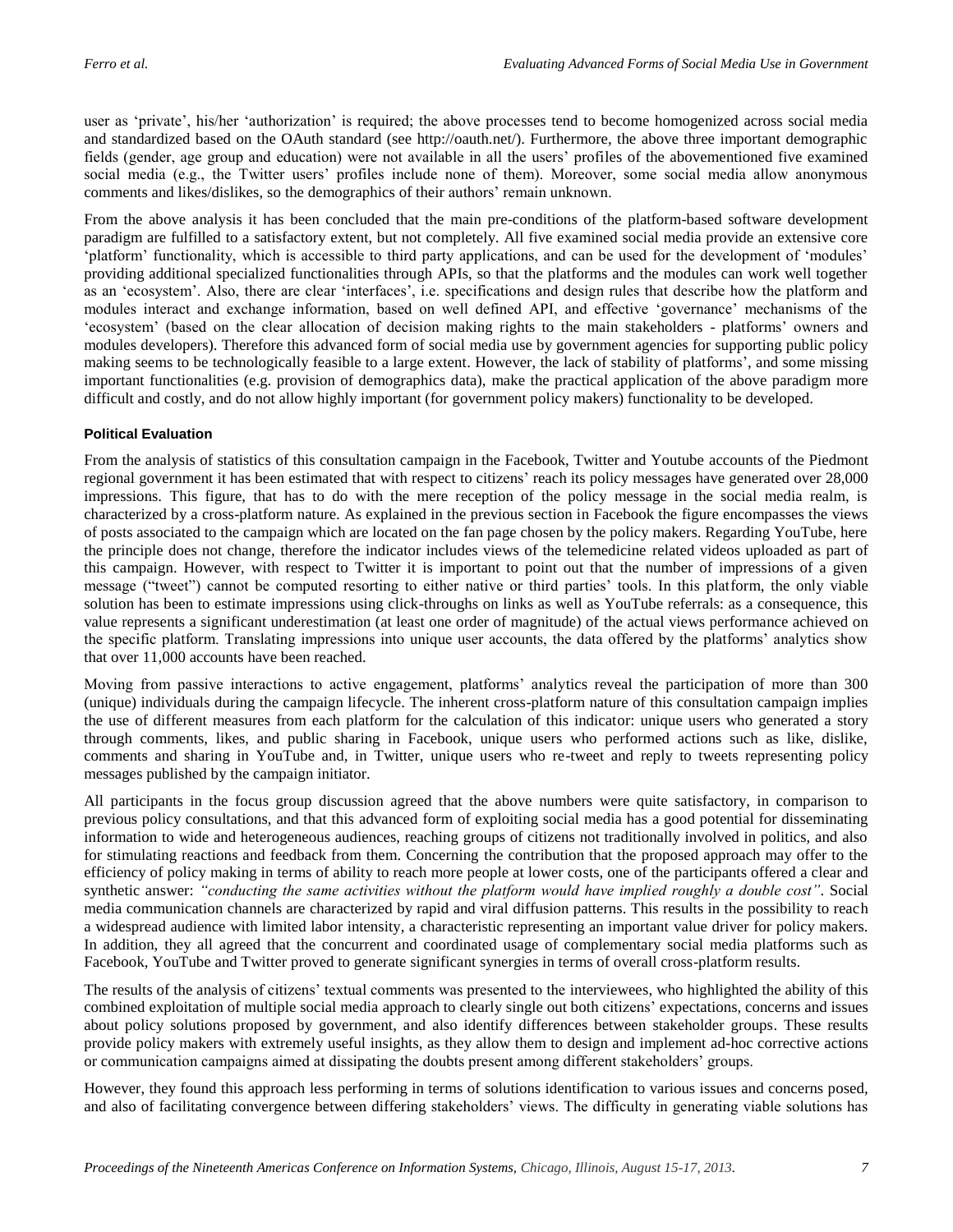probably to do with the fact that the complexity of the wicked problems inherent in policy actions is quite difficult to address through social media interactions that are often characterized by tight brevity constraints (as in the case of Twitter) or by quick interactions that leave little room to pondering and often contain a significant emotional component (Wang et al. 2007). As per the convergence between stakeholders" views, the limited performance may be ascribed to a number of factors. First, discussion tends to be fragmented between the different used social media thus rendering it more difficult for any given user to have an overall vision. Second, messages in government agency"s social media accounts tend to be targeted at the government agency rather than aimed at opening up a debate among social media users.

# **CONCLUSIONS**

In the previous sections was presented and evaluated an advanced form of social media use in government, which is based on the automated and centrally managed combined exploitation of multiple complementary social media. An evaluation framework has developed, which focuses on the fundamental technological and political complexities challenges of such complex approaches social media exploitation, drawing from theories belonging to different domains.

From a technological point of view, it has been concluded that the above approach is feasible and viable to a large extent, with the main preconditions of the platform-based software development paradigm it is based on being fulfilled. However, some problems and weaknesses have been identified: there are difficulties in obtaining authors" demographics from social media, mainly due to their privacy policies, which represents a constraint to the development of the initially planned functionality, limiting the value generated for policy makers. In addition, the lack of stability of most social media API increases maintenance efforts and costs.

From a political point of view, it has been concluded that this complex approach possess a strong potential to support addressing the fundamental political complexities and challenges of modern public policy making. It allows informing wide range of citizens" groups about the rational and the expected benefits of a planned policy in a quick and cost-effective way, interacting with them, and identifying a wide range of potential issues and barriers hindering a successful implementation of the policy. This is quite important, as the dominant so far electronic communication channel of government agencies with citizens, the government portals, are mainly oriented towards the provision of information and services (so they are perceived by citizens as a tool mainly for this purpose), and provide much less capabilities for interaction, participation and collaboration with citizens (e.g. Sandoval-Almazan and Gil-Garcia (2012)). The wealth of comments from different citizens" groups that such a multiple social media usage approach provides enables the identification of citizens" "positive values" (things that citizens value) and also "negative values" (things that citizens dislike) with respect to the particular policy or policy domain in general, which are very useful for the comprehensive design and evaluation of public policies taking into account not only economic efficiency criteria, but also wider "public value" oriented ones (Moore, 1995; Alford and Hughes, 2008). However, it provides less support for finding solutions for these issues and barriers, and also for achieving convergence among heterogeneous stakeholders" views. So it should possibly be combined with other approaches that might be more effective in supporting identification and more detailed examination of alternative solutions, and achieving convergernce on them, e.g. closed "structured e-consultation" among representatives of the identified main stakeholder groups and competent government agencies based on the IBIS framework (Loukis and Wimmer, 2012).

Furthermore, this paper adds to the existing frameworks for evaluating the use of social media in government (such as the ones proposed by Normann-Andersen et al. (2012), which focuses on the impacts on capabilities, interactions, orientations and values, and by Picazo-Vela et al. (2012), focusing on the impacts on interorganizational collaboration, organizational structures and processes, information and data, technologies, institutional framework and general context) being complementary to them. In particular, these existing frameworks aim to assess mainly the long term impacts of social media use in general, so they can be applied only after a considerable time period of social media use by government agencies; they are not focused on the special characteristics of this emerging new generation of advanced forms of social media exploitation in government, which have been discussed in the introduction. The evaluation framework proposed in this paper can be applied in a much earlier stage (after a shorter period of pilot use) for making an initial and highly focused evaluation of some fundamental elements (technological feasibility and political usefulness) of such an advanced approach of social media use in government, in order to support major decisions on its sustainability and also on important changes and improvements of it that might be required; if such an advanced approach is finally adopted and used for some time, then in a later stage an assessment of its long term impacts can be made, using an adaptation of one of the abovementioned existing frameworks.

Nevertheless, a significant amount of research is still necessary in order to turn such practices into a mainstream and highly value-added activity in government agencies. Future research efforts should thus try to investigate and test such advanced forms of social media use along the entire policy cycle, from agenda setting to policy evaluation, in order to test and assess its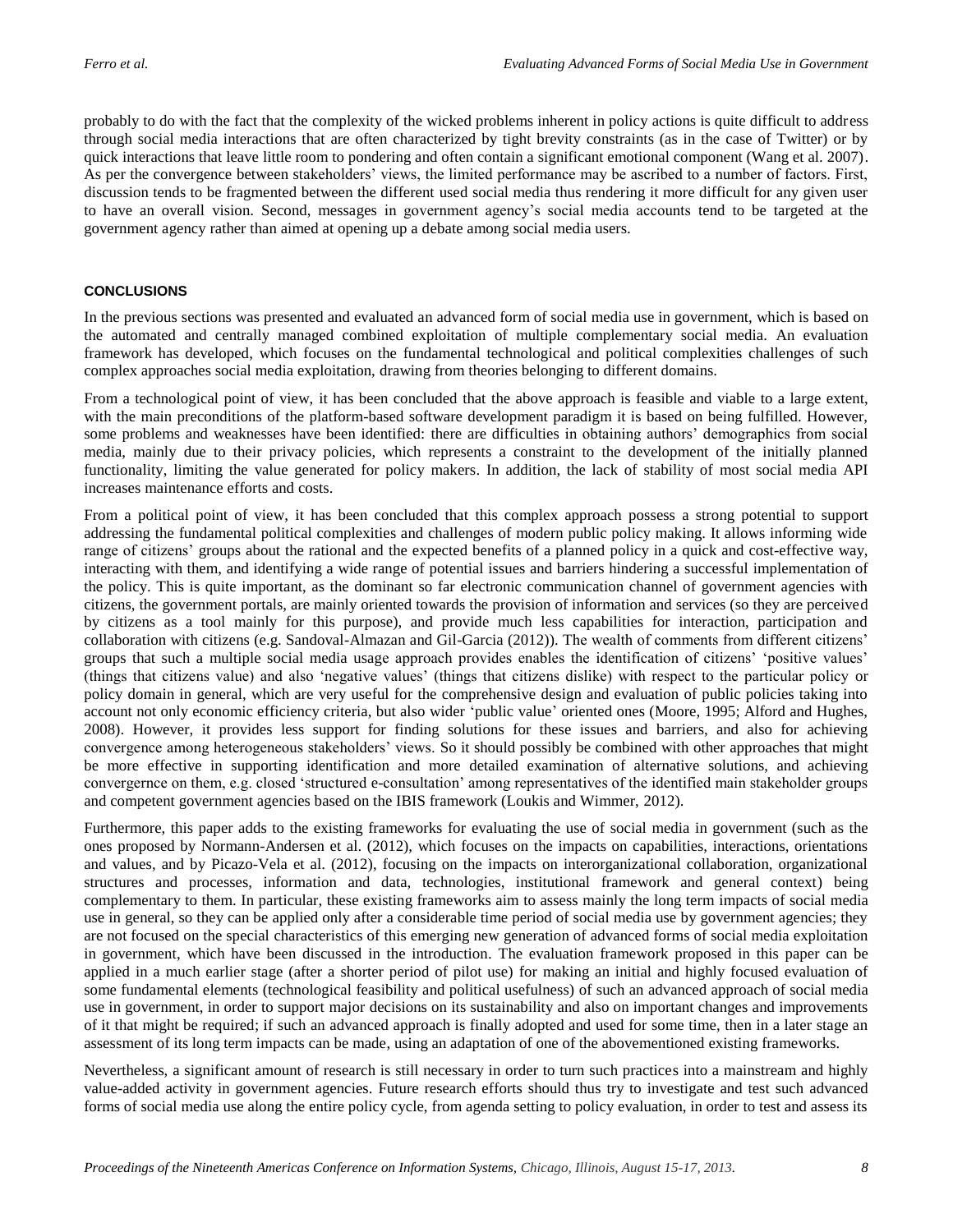suitability to the different policy phases. Furthermore, our attention should focus on shedding some light on: the integration with existing traditional public policy formulation processes in terms of timing and interactions, the development of discussion protocols allowing to move from simple opinion expression to coordinated and fruitful discussions, to the identification of solutions, and finally to some degree of convergence and consensus. Also, the proposed evaluation framework should be applied (with appropriate adaptations) to other advanced forms of social media use in government, leading to enrichments and improvements of it; an adaptation of it is already in progress for the evaluation of a novell form of "passive" and "non-moderated" crowdsourcing by government agencies using social media developed as part of the NOMAD project supported by the European Commission (Charalabidis et al. 2012).

#### **REFERENCES**

- 1. Alford, J. and Hughes, O. (2008) Public Value Pragmatism as the Next Phase of Public Management, *American Review of Public Administration*, 38, 2, 130-148.
- 2. Andersen, K. N., Medaglia, R. and Zinner Henriksen, H. (2012) Social media in public health care: Impact domain propositions, *Government Information Quarterly*, 29, 462-469.
- 3. Baldwin, C. Y. and Woodard, C. J. (2009) The architecture of platforms: a unified view, in Gawer, A. (Ed.) *Platforms, Markets and Innovation*, Edward Elgar.
- 4. Bertot, J. C., Jaeger, P. T. and Hansen, D. (2012) The impact of policies on government social media usage: Issues, challenges and recommendations, *Government Information Quarterly*, 29, 30-40.
- 5. Bertot, J. C., Jaeger, P. T. and Grimes J. M. (2012). Promoting transparency and accountability through ICTs, social media, and collaborative e-government, *Transforming Government: People, Process and Policy*, 6, 1, 78 – 91.
- 6. Boero, R., Ferro, E., Osella, M., Charalabidis, Y. and Loukis, E. (2011) Policy Intelligence in the Era of Social Computing: Towards a Cross-Policy Decision Support System, in Garcia-Castro, R., et al. (Eds.), *Proceedings of ESWC 2011 Workshops*, LNCS 7117, 217–228, Springer-Verlag, Berlin Heidelberg, Germany.
- 7. Bonsón, E., Torres, L., Royo, S. and Flores, F. (2012) Local e-government 2.0: Social media and corporate transparency in municipalities, *Government Information Quarterly*, 29, 123–132.
- 8. Bovaird, T. (2007) Beyond engagement and participation: User and community coproduction of public services, *Public Administration Review*, 67, 5, 846–860.
- 9. Brabham, D. C. (2008) Crowdsourcing as a Model for Problem Solving: An Introduction and Cases, *Convergence: The International Journal of Research into New Media Technologies*, 14, 1, 75-90.
- 10. Charalabidis, Y., Loukis, E., & Androutsopoulou, A. (2011) Enhancing Participative Policy Making Through Simulation Modelling – A State of the Art Review, *in Proceedings of European Mediterranean Conference on Information Systems (EMCIS) 2011*, 30-31 May, Athens, Greece.
- 11. Charalabidis, Y. and Loukis, E. (2012) Participative Public Policy Making Through Multiple Social Media Platforms Utilization, *International Journal of Electronic Government Research*, 8, 3, 78-97.
- 12. Charalabidis, Y., Triantafillou, A., Karkaletsis, V., Loukis, E. (2012) Public Policy Formulation Through Non-Moderated Crowdsourcing in Social Media, *in Proceedings of IFIP Fourth International Conference on e-Participation - ePart 2012*, 3-6 September, Kristiansand, Norway.
- 13. Chun, S. A., Shulman, S., Sandoval, R. and Hovy, E. (2010) Government 2.0: Making connections between citizens, data and government, *Information Polity*, 15, 1/2, 1-9.
- 14. Chun, S. A. and Luna Reyes, L. F. (2012) Editorial Social media in government, *Government Information Quarterly*, 29, 441–445.
- 15. Conklin, J. (2003) Dialog Mapping: Reflections on an Industrial Strength Case Study, in P. Kirschner, S. Buckingham Shum and C. Carr (Eds.) *Visualizing Argumentation: Software Tools for Collaborative and Educational Sense-Making*, Springer Verlag, London, UK.
- 16. Conklin, J. and Begeman, M. (1989) gIBIS: A tool for all reasons, *Journal of the American Society for Information Science*, 40, 3, 200–213.
- 17. Gawer, A. (2010) The Organization of Technological Platforms, *Research in the Sociology of Organizations*, 29, 287-296.